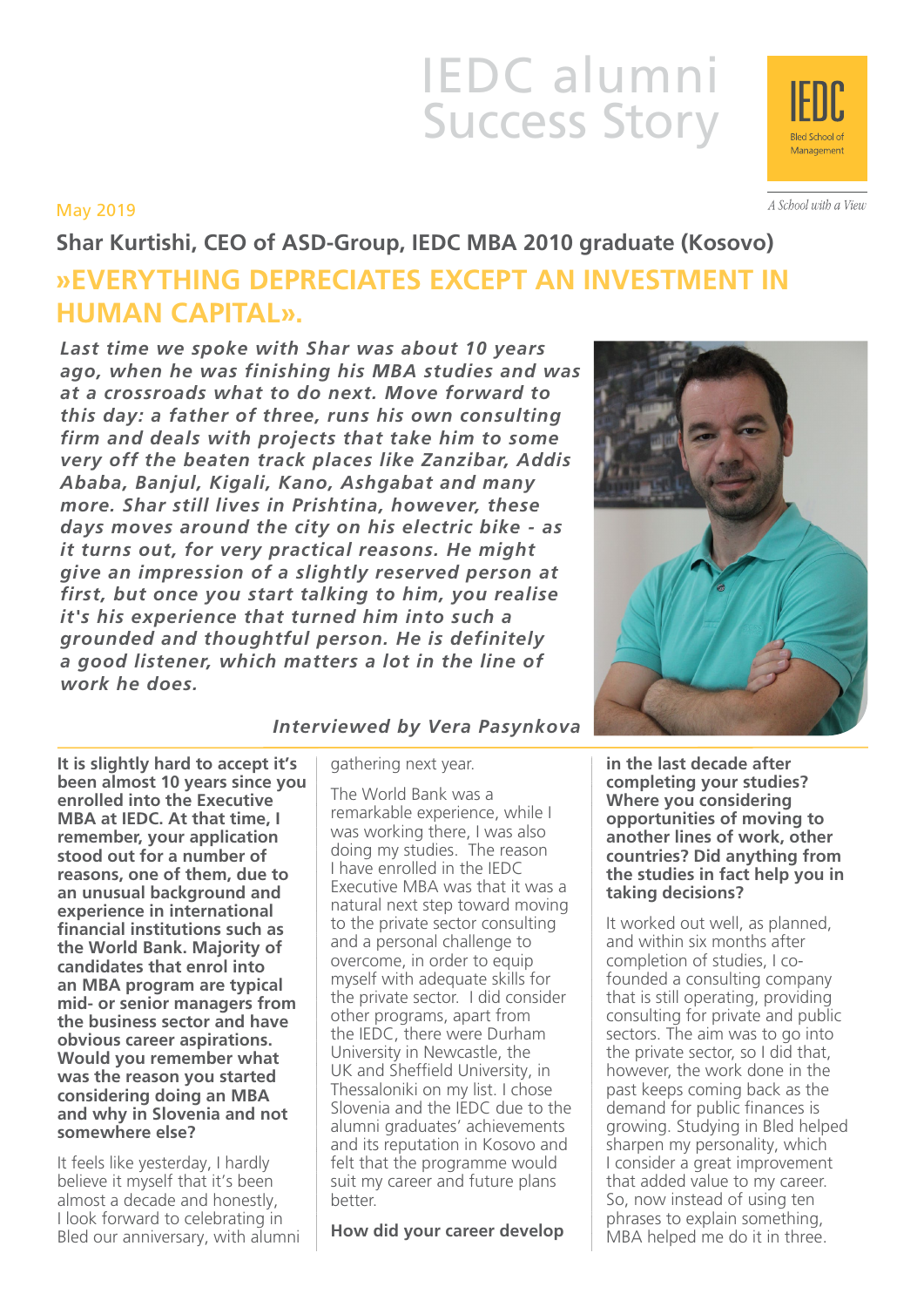In a sense, it helped me with communication, to be direct to the point and being able to better articulate things that I want to say. Overall, when I interact with clients, with people, when I get to do an elevator speech, it's the right message, and whatever tools and skills I've gained, I was able to utilize in practice well. Of course, it helped me build more confidence and credibility.

#### **You used to work for the World Bank, so knowing how it works, how much of an impact, in your opinion, such an organization has on the ground? What did you deal with?**

Well, the World Bank is a big organization and it deals with a lot of things at the same time. The biggest interventions that they do is improving governance in many states and that means they not only work in one domain, but in many: they are into improving public services, public finance, public health, social welfare - so different types of interventions, depending on the situation in each particular country.

I happened to work on a public finance domain and at that time, I was second to the ministry of finance, second to the ministry of education, for particular issues. In the area of finance I was dealing with the issue of how to finance different tiers of local governance, meaning, helping them figure out how much do they need in order to be able to render different services at a decent quality level to citizens. Each municipality, however, has their own needs different from others, so they would need to respect certain factors in their work to provide services to people living in that area. So, this is what I did initially for the WB, to ensure that all municipalities are given adequate funding and there is a proper equalizing mechanism behind the funding.

In the area of education my job was to figure out how to finance 1100 schools in the country to ensure the all the schools have

adequate staffing, adequate resources to allow also for teaching in multiple languages - Serbian, Albanian, Turkish, also that children's needs in education are adequately met. So, from what I did you probably already see how diverse is the work of the Bank. The third task that I had was working on healthcare, the primary healthcare - the backbone of the whole system, ensuring that this sector with all its clinics is functioning and is adequately financed. It's worth mentioning that the WB not only works in regions where these sectors are not working well, but all over the place, including rich countries. So what they do can be summarized to "improving systems".

To give you an example of situations where WB tries to intervene, for instance, austerity measures in Greece or austerity measures in the UK due to

respective country, of course, can either act on the recommendations of the WB, or similar multilateral organisations, but they will have to comply with certain criteria to benefit from the resources that the organisation offers or decide to do it their own way, meaning they will not be able to use available funding from these organisations.

#### **How come you started working for the World Bank in the first place?**

I happened to build the budget planning system, so entirely digitalizing the budgest planning process - which is the first half of the budget, and then also the second part of the budget which is the execution side, so the spending of the budget. So, states every year plan their own budget, during the year there a number of consulting hearings with all the tiers and levels of governing, so everything goes consolidated at



Brexit impact the economy of the country one way or another, which consequently impacts service delivery. It is a chain reaction, if you try to cut in one sector because of austerity measures, you need to understand how do you make cuts and where do you make cuts. It's like if you had to cut your fingers, it's a one-millionquestion, which finger will hurt the least. What we do is come up with an analysis to make sure that you are not hindering one sector at the expense of another sector. The government of each

some point and submitted to the respective authority, which in its turn checks whether that's feasible, whether that's in line with government priorities. Then if approved by the national assembly, it goes to the executive part, meaning the Treasury and gets being spent for various services. So, in short, I happened to "digitalize" the system that was functioning on separate Excel files and implement an MIS system. In fact, before entering finance, I was building management information systems, so that is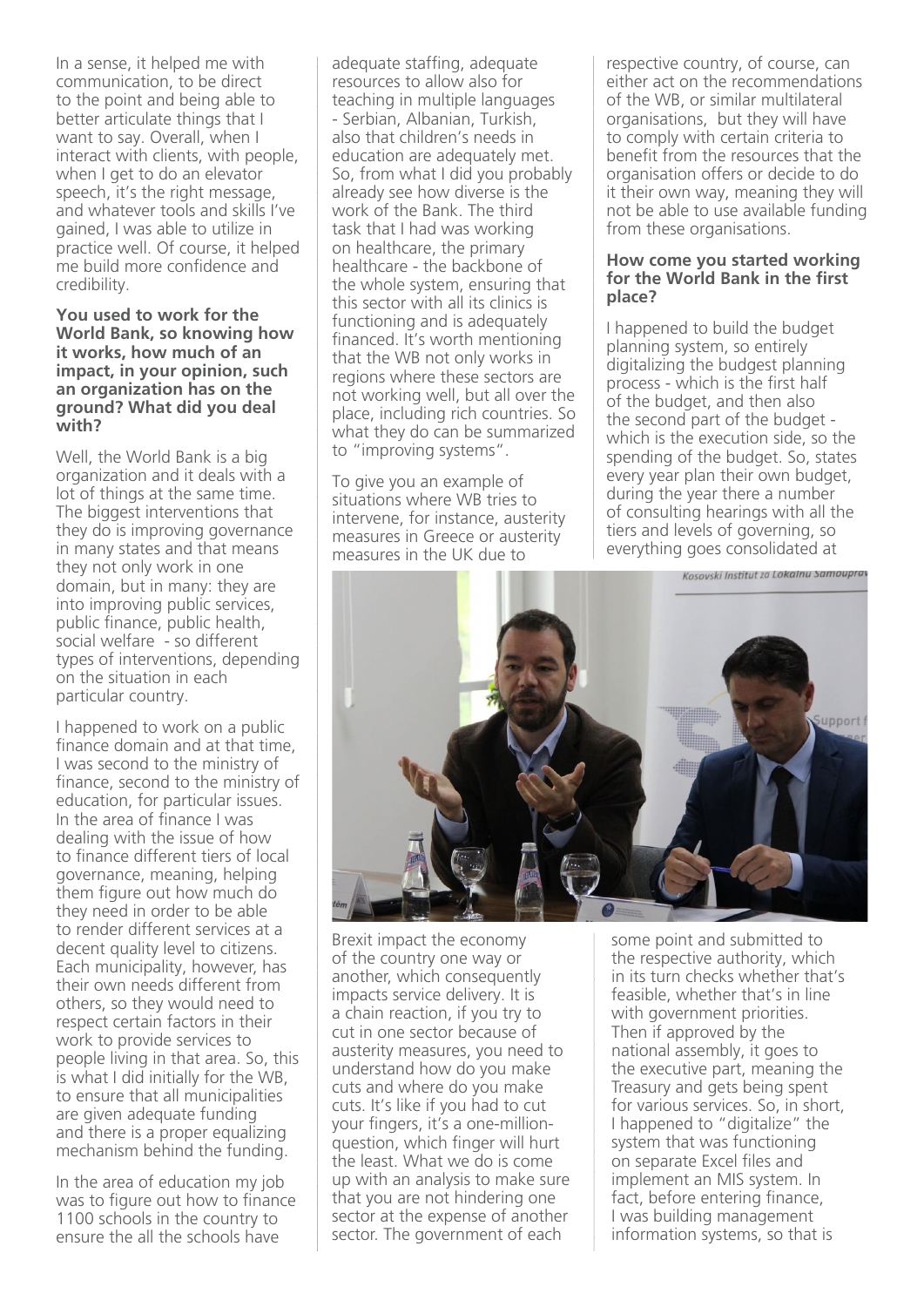where my expertise lied. So, in 2003-2004 I built that system, in 2004 we started piloting it, in 2005 we scaled it up and in 2006 it was finally complete. Since then the whole government uses the same system for the planning, so all legislative bodies, executive bodies, agencies and local governments. Then, one thing led to another, so I learnt the whole in-and-out planning and execution, because I had to connect the system to tax administration, to the central payroll system, to the treasury, of course. The World Bank saw it and found it interesting - at that time it was a remarkable thing, so they asked me if I want to join them, so I did.

### **Why did you leave them?**

Oh, good question. I did an MBA and I left them:) Just like that. On a serious note, the reason I did an MBA was that I wanted to get outside of the box, I wanted to challenge myself since it was also quite a long time that I did my work related to the government, so I wanted to have a taste of how is it to work for the private sector.

#### **What exactly are you doing nowadays? Why is it important to you? What is your motivation?**

I still do what I love and that is management consulting. I wear two hats now - the company is working for the private sector, so we consult some of the top 20 companies in the country. We do not have a lot of clients, that is also because the consulting sector is at the moment at an infintile level and we provide consulting to business owners. A company of 1000 people here is considered big, whereas in the UK it is falling into a category of a small entreprise. So, we have about 10 companies that we consult in Kosovo. It's also worth mentioning that it is a project or a task-based consulting that we get to work on. For instance, a company wants to test a business idea and would like to assess the market.

The second hat that I wear is

work for the public sector, where requests keep on coming still, as the demand for such work is in fact greater than in the private sector. So these are the projects in public finance, so basically I deal with improving systems and producing analysis and providing facts in order to take the right decision.

Consulting is my lifestyle and a professional career for two reasons: first of all, I want to make a change in peoples' lives through my work while at the same time expand my horizons by meeting interesting professionals and joining forces for the ultimate goal. Secondly, and that is very important for me: the work-life balance.

Consulting allows me to devote time needed for work as well as to have time for my family: for my supportive wife and my kids who still need my presence while they grow up.

#### **It seems you had an opportunity to go to some extraordinary places. What are those? What do you like/ dislike about travelling to those places?**

Indeed, it's an intentional choice I have made in my career while working also to visit as many places as I can and enjoy that to the maximum extent. As a matter of fact, I just returned home after a mission in Turkmenistan. I am mesmerised by the extraordinary changes that an ex-soviet republic can overcome in such a short timeframe in terms of infrastructure development. I have been lucky in that sense as of 2012 I have done consulting work in more than 20 countries around the world, primarily in the Sub-Saharan Africa and Asia. I had an opportunity to visit exciting places such as Zanzibar, Addis Ababa, Banjul, Kigali, Kano, Ashgabat and many more.

**Belated congratulations for your birthday. You hit one of those milestones when many get to re-evaluate who they are and what really matters in life. How happy/satisfied are you with where you are?** 

#### **Any middle-age crisis affected you? Porsche in the driveway, goals like summiting the mount Everest or visiting the North Pole? :)**

Thank you, indeed a great milestone. I have been pleased to work with lovely people around me and that is great luck. Most probably, the next step for me is to seek for the next challenge, so I can spend my sweet forties doing something that keeps my excitement high.

Porsche is a little bit too much, but a Mercedes and, of course, Apple. Apple products nowadays have become part of the tools I use for work, however, I own an electric bike which I am proud of - it changed my lifestyle. This way I also intend to keep pollution level low, so I ride an electric bike - that is my contribution in fighting the climate change. One of the goals that I also set for myself is to have worked in more than 100 countries around the globe before I turn 65.

#### **Do you still keep in touch with any of your classmates from IEDC?**

I do, we keep in touch and meet in person occasionally. But I look forward to next year's 10<sup>th</sup> anniversary in Bled, I am excited.

**You've got a wonderful family at home. How easy is it to be a father of three? How do you manage to balance time between work and family? Is there something that your kids made you rethink in your life or do differently?**

Yes, I have been blessed with a healthy family, a very supportive wife and three kids of both genders. Work and life balance are key to the success in all domains. I have been lucky in that department; I had the option of long- and short-term assignments. I choose to go for short term assignments and leave more time for the family and kids. Because of kids I opted for assignments that are carried in safe environments and less of emergency and distressed